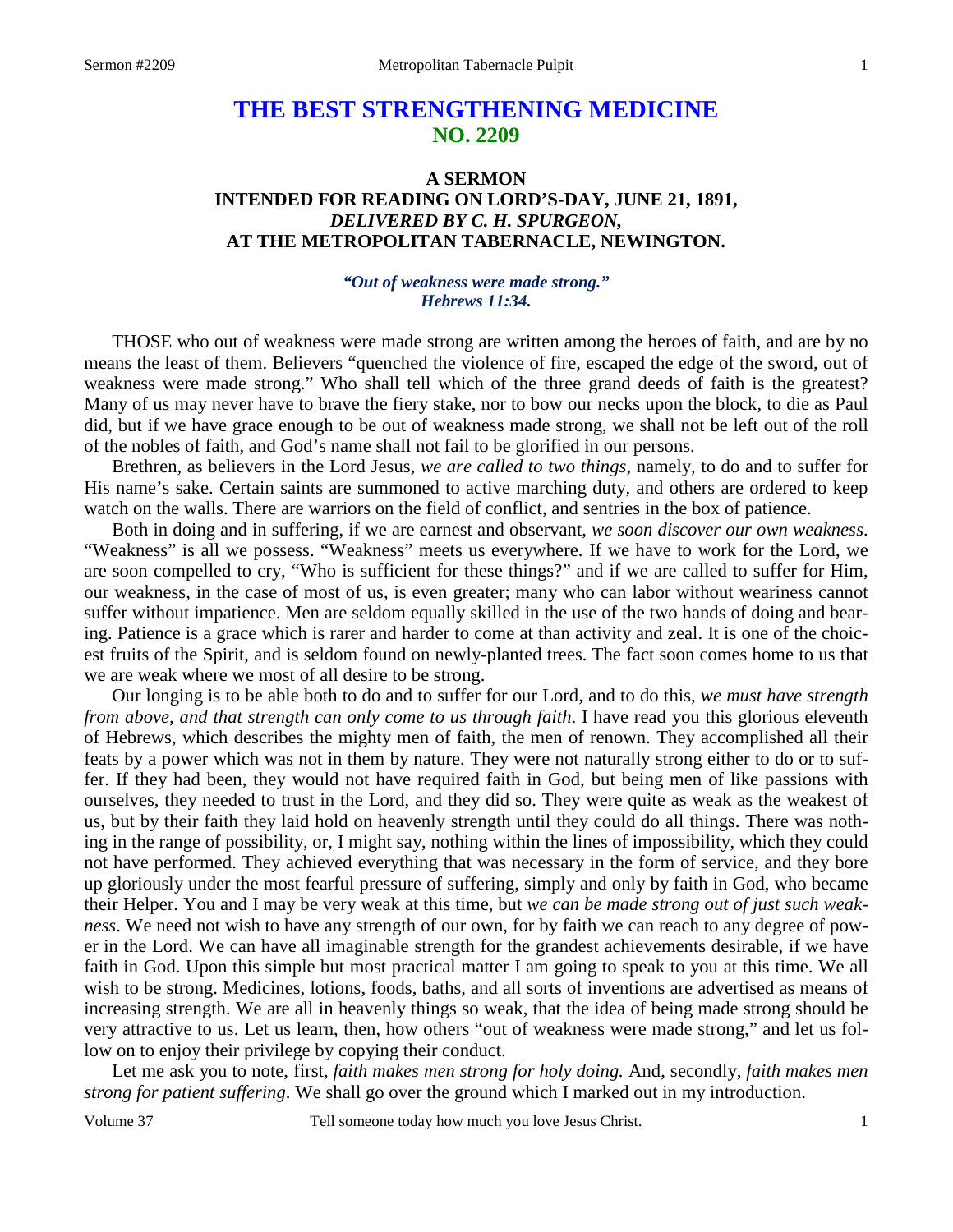**I.** To begin with; FAITH MAKES MEN STRONG FOR HOLY DOING. Here, indeed, all our strength must come to us by faith in the thrice-holy God.

 The first duty of a Christian man is *to obey God*. Obedience is hard work to proud flesh and blood; indeed, these ingrained rebels will never obey through our own efforts. By nature we love our own will and way, and it goes against the grain for us to bring ourselves into such complete subjection as the law of the Lord requires. "You shall love the Lord your God with all your heart, and with all your soul, and with all your mind." Who among us has done this? Who among us can do this, unless a power outside of himself shall come to his aid? Faith alone takes hold of the divine strength, and only by that strength can we obey. Hence faith is the essential point of holiness. Ah, my dear friend! If you start on the voyage of life, by divine grace, with the resolve that you will follow the track marked down on the chart by the Lord, your God, you will find that you have chosen a course to which the Lord's hand alone can keep you true. The current does not run that way. Before long you will find that the wind is dead against you, and the course to be followed is hard to keep. What will you do then if you have not faith? When duty is contrary to your temperament, what will you do without faith? When it involves loss of money, or ease, or honor, what will you do then if you have no faith? If you believe that God is the Rewarder of them that diligently seek Him, you will persevere, but not otherwise. Suppose the right course should expose you to ridicule, cause you to be spoken of as a fanatic, or mocked at as a hypocrite, or despised as a fool, what can you do without faith? If you trust the living God, you will do the right, and bear the loss or the shame, but if your faith fails you, self-love will create such respect for your own good name, such fear of ridicule, such unwillingness to be singular, that you will slide from your integrity, and choose a smooth and pleasing road. Though you may think it a very ordinary thing to obey God in all things, you will find that a man had need to set his face like a flint in order to keep the right road, and the only way in which he will be able to hold on his way will be by having faith in God. Let him say, "God commands, and therefore I must do it," and he will be strong, Let him feel, "God commands, and therefore He will bear me through," and he will be strong. Let him say, "God commands, and He will recompense me," and he will be strong. We are not saved *by* obedience, for obedience is the result of salvation. We are saved by faith, because faith leads us to obey. Faith is weakness clinging to strength, and becoming strong through so doing. Faith in God made the cripple at the temple gate stand, and walk, and leap, and praise God, and even so does faith make our sin-crippled manhood obey the will of the Lord with exultation.

 Taking another view, we would remark that faith makes us strong *to fulfill the relationships of life*. We are not alone by ourselves, and we can neither live nor die apart, for God has linked us with others. We either curse or bless those around us. If we have faith in God, we shall bless our children, as Isaac and Jacob blessed their sons. Faith leaves a legacy of benediction to its heirs. If you have faith in God, you may bless your brothers while you live, as Joseph did; faith has housed many a family which otherwise had starved. If you have faith in God, you can lead others out of the bondage of sin, and through the wilderness world, as Moses led the children of Israel, for faith is a great guide. But you can do nothing aright for others without faith in God for yourself and them. Do I address a wife who has a godless husband? Have faith in God about him. Do not try to deal with your husband otherwise than by faith in God. If you attempt his conversion apart from heavenly power, you might as well try to take leviathan with a hook! Dear father, have you children who are unruly, irreligious, defiant? Do the young men refuse to be advised? Are your girls light and trifling? Go to God in prayer and faith. He that knows the care of a household knows how easily a parent can do serious mischief with his children by his very efforts to do them good. One parent is too indulgent, another is too severe. Take the children to God, take them to God, I pray you. It is here that your strength lies. Strength to do right at the head of a household must come by divine gift, and that gift will only be placed in the open hand of faith. If we believe for our whole house, the promise will be fulfilled to us and to our house, for it is made to faith. May faith enable us each one, like David, to bless our household!

 Do I speak to a youth here who fears God, and who lives in an ungodly family? Do you feel bewildered as to how to behave yourself? Orders are given you which cause you great searching of heart. You have to question in your inmost soul whether you can conscientiously do as your employer requires. I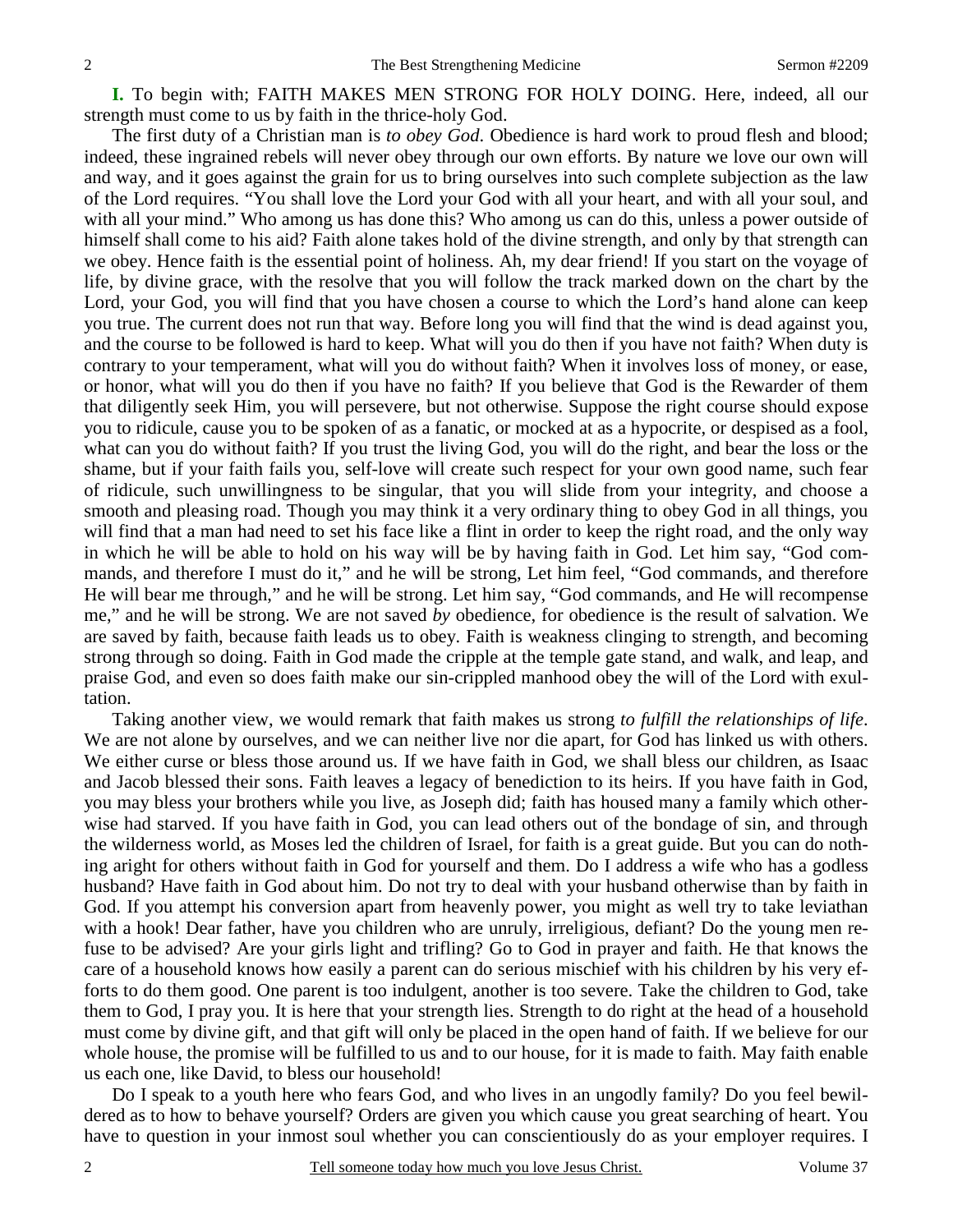beseech you, have faith in God that He will direct you, and have faith also to follow that direction when you receive it. It is a very perilous spot, that beginning of life, when the youth first leaves the home of piety, and finds himself where the fear of God is not in the place. If, as a decided believer, he takes his stand, and if he is firm and steadfast for his God, he will make a man, and his later years will be bright and useful, but if he begins to give way a little, and if he tries to trim his sail to the wind, he will never attain to a holy character. We read of the children of Ephraim that, being armed and carrying bows, they turned back in the day of battle, and therefore they were never to be relied on in the time of war. He who is not firm at starting is cutting out for himself a poor pattern of life. That which begins with shamefacedness, equivocation, hesitation, and compromise will ripen into apostasy. Such a wretched faith has no influence on the man's self, and it will have no influence upon others. Father, mother, husband, wife, sister, brother, servant, master—whatever your relation, I beseech you, if you feel weak in the discharge of your duty, exercise faith in God about it, and out of weakness you shall be made strong.

 There is a high and blessed duty and privilege—I will call it both—which is to every Christian the necessity of his life, and that is *to pray*. Can you pray, my brother? If you know how to pray, you can move heaven and earth. Can you pray, my brother? Then you can set almighty forces in operation. You can suffer no need, for everlasting supplies await the hand of prayer; "Ask, and it shall be given you." You cannot miss your way, for you shall be guided in answer to prayer. You shall hear a voice behind you, saying, "This is the way, walk you in it." "O sir," you say, "I cannot pray prevailingly." Then you are not like Jacob, good at wrestling. You cannot take hold upon the angel, and win the victory. Do you feel in prayer as if the sinew of your strength were shrunk, and your knee out of joint? Well, then, let me bring the text before you. Out of this weakness in prayer you can only be made strong *by faith*. Believe in God, and you will prevail with God. Believe in His promise, and plead it. Believe in His Spirit, and pray by His help. Believe in Jesus, who makes intercession, for through Him you may come boldly to the throne of grace. Faith alone can confirm feeble knees. "According to your faith be it unto you." To pray without faith is formality; no, it is vanity. To be weak in prayer is a disease which will bring on many other maladies. Seek faith to become Masters of the Art of prayer. I would rather be Master of the Art of prayer than M.A. of both universities. He who knows how to pray has his hands on a leverage which moves the universe. But there is no praying without believing. If you believe not, you may be heard—it is more than I can promise you, but if you believe, *you shall* be heard, for God refuses no believing prayer. To refuse to keep His own promise when it is pleaded would be to falsify His word, and change His character, and neither of these things can ever be. Have you strong confidence, "He that spared not His own Son, but delivered Him up for us all, how shall He not with Him also freely give us all things?" Jesus said, "If you then, being evil, know how to give good gifts unto your children, how much more shall your Father which is in heaven give good things to them that ask Him?" Believe in prayer, and you will pray believingly. Some do not think that there is much in prayer. Poor souls! May the Lord teach them better! O my brothers, believe up to the hilt in prayer, and you will find it to be the most remunerative work on earth! He that trades with God in prayer enters upon a business whereof the merchandise is better than silver or gold. Prayer makes us "rich towards God," and this is the best of riches; but it must be believing prayer. "Let him ask in faith, nothing wavering." Have you a poor, faint heart in this sacred exercise? Be assured that only by faith out of this weakness can you be made strong.

 It may be that certain of my hearers feel that they cannot attain to the matters I have mentioned, for they are as yet battling to reach the position of servants and pleaders. Faith is the great force which is needed by those whose principal work is to *overcome sin*. When God began with many of us, He found us very low down beneath the flood of evil. It may be that an awful temper broke over us in surging waves. We have to rise superior to it. Possibly He found us plunged in the great deeps of an evil habit. Was it drunkenness? Was it gambling? What was it? It had to be left beneath; we were called to rise out of it. Some are permitted to sink a long way down in sin, and when God begins with them, they have a desperate ascent even to reach common morality; what must the conflict be before they attain to spirituality and holiness? It is hard for those to rise to the surface who have been plunged in the deeps. If a man has been sunk down in black waters full of filth, a thousand fathoms deep, and if he has been long imprisoned in dark caves where no light has come, what a wondrous power would that be which should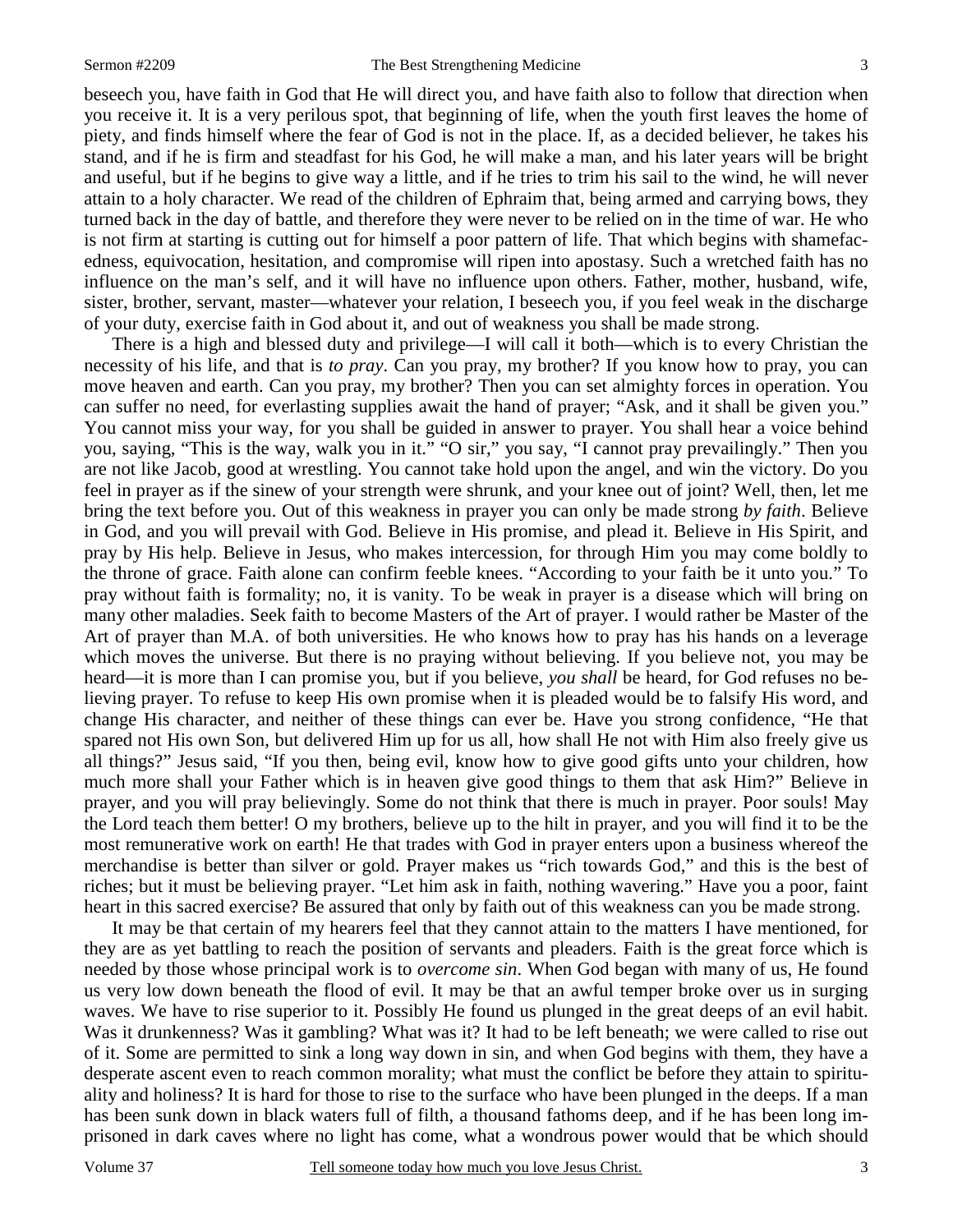raise him to the sunlight! The Spirit of God comes to many when they are in much the same condition, and what a work it is to bring up from the horrible midnight, and to give strength to rise out of the inky waters! I have seen many a soul wearying to ascend; receiving a little light, and a little more light, and a little more light, but yet far from being clear of the dark waters of iniquity. Dear struggler, you will never overcome sin except by faith in Jesus Christ. Trust Him! Trust in the precious blood; that is the great sin-killer. Trust His pierced hands to pierce the hands of your lusts. Trust His wounded side to cut through the heart of your evil desires. Your hope lies there; where Jesus died, where Jesus rose again, where Jesus has gone into the glory. You may resolve to overcome a sin, and, perhaps, any one sin you may conquer for a time, but sin itself, as a force, in all its armies, is never to be overcome, save through the blood of the Lamb. You will never be able to cut down this huge upas tree except with the axe of Christ's atoning sacrifice. Take that, and every blow will tell, but no other instrument will avail. God strengthening you, you shall out of weakness be made strong to overcome sin, though it is backed by the world, the flesh, and the devil. Entrenched in your nature though your sins may be, you will drive out these Canaanites, and free your heart from their dominion.

 I have often met with persons awakened by divine grace to see the evil of a certain act, and they have said, "I do not know how I shall ever break off the habit," yet they have very easily escaped from it. I remember one who was very foul-mouthed, and used oaths habitually. I hardly think that, for years, he had spoken without ill language, and yet, from the moment he turned unto the Lord, he never used an oath, and he also noted that he never had a temptation so to do. I remark that the particular form of sin known as blasphemy is one of the first to die, and to be buried out of sight. Other sins die hard, but this is shot through the head by true repentance and faith in Jesus. Some sins cling to a man like the fabled tunic of Hercules, which could not be torn away, but burned into his flesh and bone, whatever he might do. How long a well-beloved habit lingers at the door after the heart has given it a bill of divorce! As a dog, which is chased away from the house, returns again and again to its former master, so does an evil lust turn again even to the soul that loathes it. How weak we are in this matter! How slow to cut off right hands and pluck out right eyes! But yet it must be done, and only faith can do it, by calling in the aid of the Almighty One. Trust in Christ to overcome by His Spirit that which He has put away by His death. In Him we shall find succor, and by faith out of weakness we shall be made strong.

 I change the run of my discourse altogether by remarking that there is another thing that falls to the lot of Christian men, a matter of the very first importance, namely, *to spread the gospel*. "Yes," says one, "I own that it is an urgent service to make known to others what the Lord has done for me, but, somehow, I cannot discharge my conscience by fully doing as I would. I tried the other day to say a good word, and I am afraid that I made a failure of it. I stammered a good deal, and I said little that I thought to say, and some things which seemed to weaken what I did say. I resolved, the other day, that I would see a man whom I had known, and tell him that I was a changed character, but when I reached his house, I drifted into other talk, and went the way in which he led me. I could not come to the point." Many would make a similar confession if they made a clean breast of it. Many of the truest children of God are at first possessed by a mute spirit, and it needs the Lord Jesus to cast it out. But do you not think that we are too apt to attempt to spread the gospel in our own strength, and need we wonder if we break down? If we were by faith to begin, humbly waiting upon the Lord for words, and taking hold upon divine strength, might we not accomplish far more than we now do? I have heard of one brought to Christ, who was a very great sinner—of so stiff a neck that he never would be approached by anybody who aimed at his conversion. He hated the very mention of religion. He answered all appeals very coarsely. But one of his neighbors felt forced to go to him very early in the morning, and to say to him, "I beg your pardon for intruding so early, but I lay awake all last night thinking about you; and I cannot rest till I tell you something." He answered, "What were you thinking about me for? I don't want any of your thoughts." "Oh," said the other, "I felt so sorry to think that, if you were to die, you would die without hope, that I was obliged to come to you." The bearish man grumbled, "Mind your own business." "But," said the other, "it is my own business. I think my heart will break unless I see you saved." All the answer was "Go away with you. Don't come here with your cant." The brother went home weeping, but he was not the only one who felt his heart breaking. The bearish one went away from his forge, and said to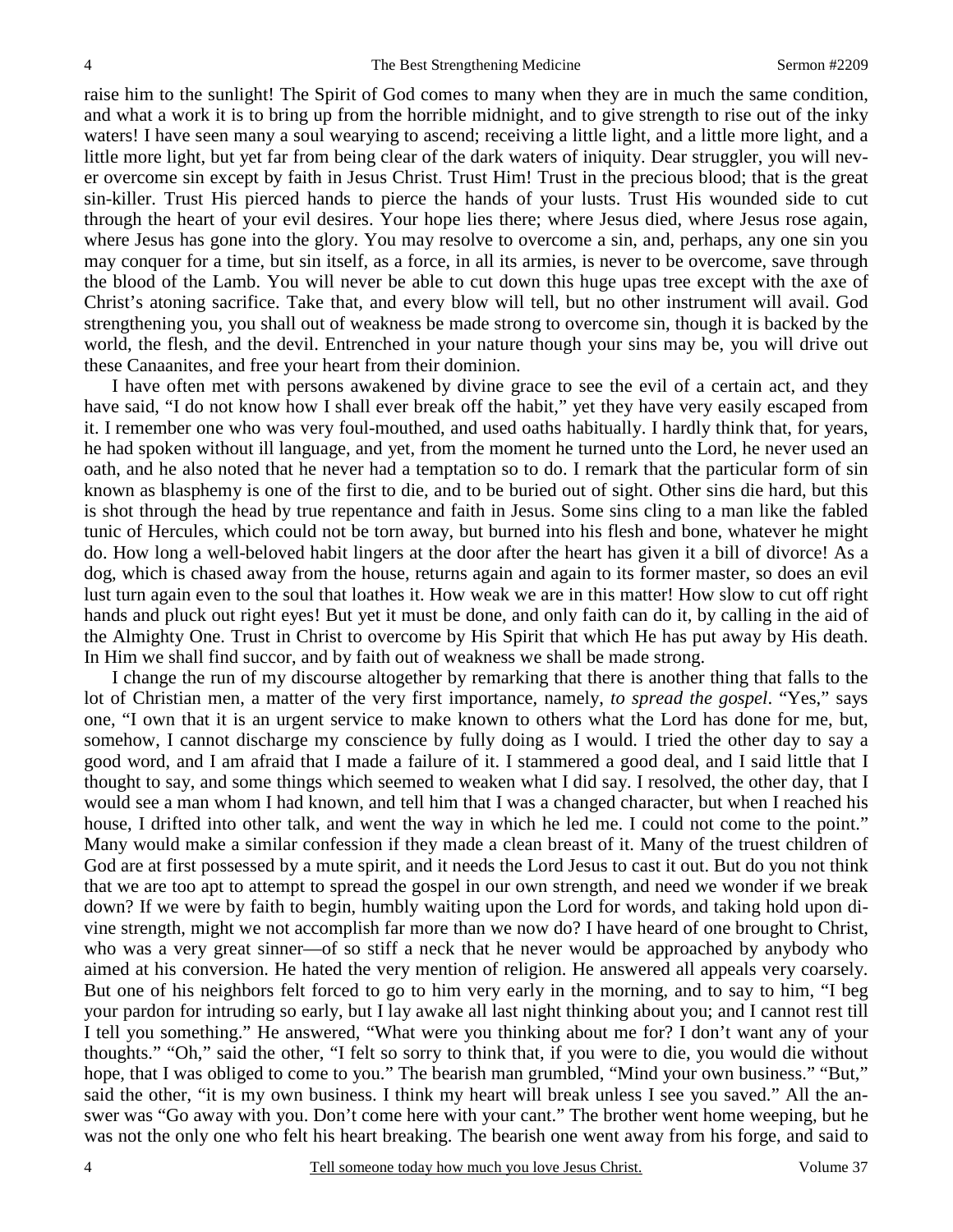his wife, "I can always answer these religious fellows. I do not care for your parsons a bit, but that neighbor of ours has been in here, and he says he shall break his heart unless I am converted, *and that beats me."* He was beaten. Out of a sort of kindly pity for his neighbor's weak-mindedness, with a mixture of an unacknowledged feeling on his own account, he went to hear the preaching of the Word, and was brought to Jesus.

 "But," says one, "I know if I were to try to speak to any of my neighbors, I should break down." Friend, I am not careful in that matter, nor need you be. If you are in real earnest, you might possibly do more by a break-down than by anything else. Only break the ice, and begin, and you shall find my text to be true in your case also, and out of weakness you, too, shall be made strong. God does not need your strength; He has more than enough of power of His own. He asks for your weakness; He has none of that, Himself, and He is longing, therefore, to take your weakness, and use it as the instrument in His own mighty hand. Will you not yield your weakness to Him, and receive His strength?

 Permit me to speak to some aspiring spirit here, and say—Dear friend, would you like *to do something great for God?* Have you heard the motto of our early missionaries, "Attempt great things for God"? Does that thought burn within your heart? Do you long to be of some use? "Oh, yes," says one, "I would attempt great things for God, but I am terribly weak." Make the attempt by faith in God, for it is written, "Out of weakness were made strong." If you feel incapable, throw yourself upon the infinite capacity of God. So long as you are willing to be used, so long as God has given you an anxiety and travail of spirit for the souls of others, you need not fear, but may with faith get to work in all your feebleness, for as your day your strength shall be. Has not the Lord said, "My grace is sufficient for you: for My strength is made perfect in weakness"? And is not that word true?

 I would make one more application of my text, which is capable of being used in a thousand directions. "Out of weakness were made strong"; this will be experienced *in bearing witness for the truth of God*. Suppose that you are called to testify for truth in the midst of those who doubt, disbelieve, or even deride it? You look to those who agree with you, and they are lukewarm; you turn to old associates, and they do not share your concern. Friends tell you that you are making much ado about nothing, or that you are uncharitable, narrow-minded, and bigoted. I need not repeat the accusations; they have been so often hurled at myself that I know them by heart. They say, "The man was born too late; he is behind the age; he fights for a worn-out creed; he is out of place in a world of progress." What then? Is there anything galling to you in all this? Indeed there is, unless faith is strong, and then the bullets turn to pellets, and the stones are soft as sponges. When they talk to you like that, do not begin bristling up, and declaring that, after all, you are as wise and as strong as your opponents, though that may readily be the case, but accept all their remarks upon your folly and weakness, and say to yourself, "Out of weakness were made strong." Hold to God's Word by faith, and you will be strong. God will vindicate His own cause, but it may be His way to let error prevail for a while. Bide your time when the cause is an eternal one, for you can afford to do so. If we had been in Egypt at the time when Pharaoh started out to follow the Israelites to the Red Sea, if we had been clothed with all power, we would have stopped Pharaoh's chariots and horses before they left Egypt, and thus we should have nipped his enterprise in the bud. We would have taken off the chariot wheels at once, so that they could not follow after the children of Israel. That is what we would have done, but Jehovah did something better. He suffered the Egyptians to pursue, and overtake, and threaten to divide the spoil, and He allowed them in their pride to go down after Israel into the depths of the sea. Then, and not before, He overthrew them, so that Israel sang, "The horse and his rider has He thrown into the sea." This was a grand thing for the tribes in their later journeys through the wilderness. The timid Israelites would always have been afraid that Pharaoh would follow them and capture them, but when the forces of Egypt and all her chosen captains were drowned beneath the waves, all fear of them was gone forever. The victory was complete. Meanwhile, the tremendous blow made their future antagonists in Canaan to tremble. In the conflict with evil, we would overcome it early, and put it to the rout at the first attack, but it may be that God will allow error to proceed further, and let it seem to triumph, so that by its own presumption it may place itself where it may be the more effectually crushed, never again to afflict the church. It is for us in our weakness to go forward as the Lord leads us, and the day of the resounding timbrels and the twinkling feet will come in due time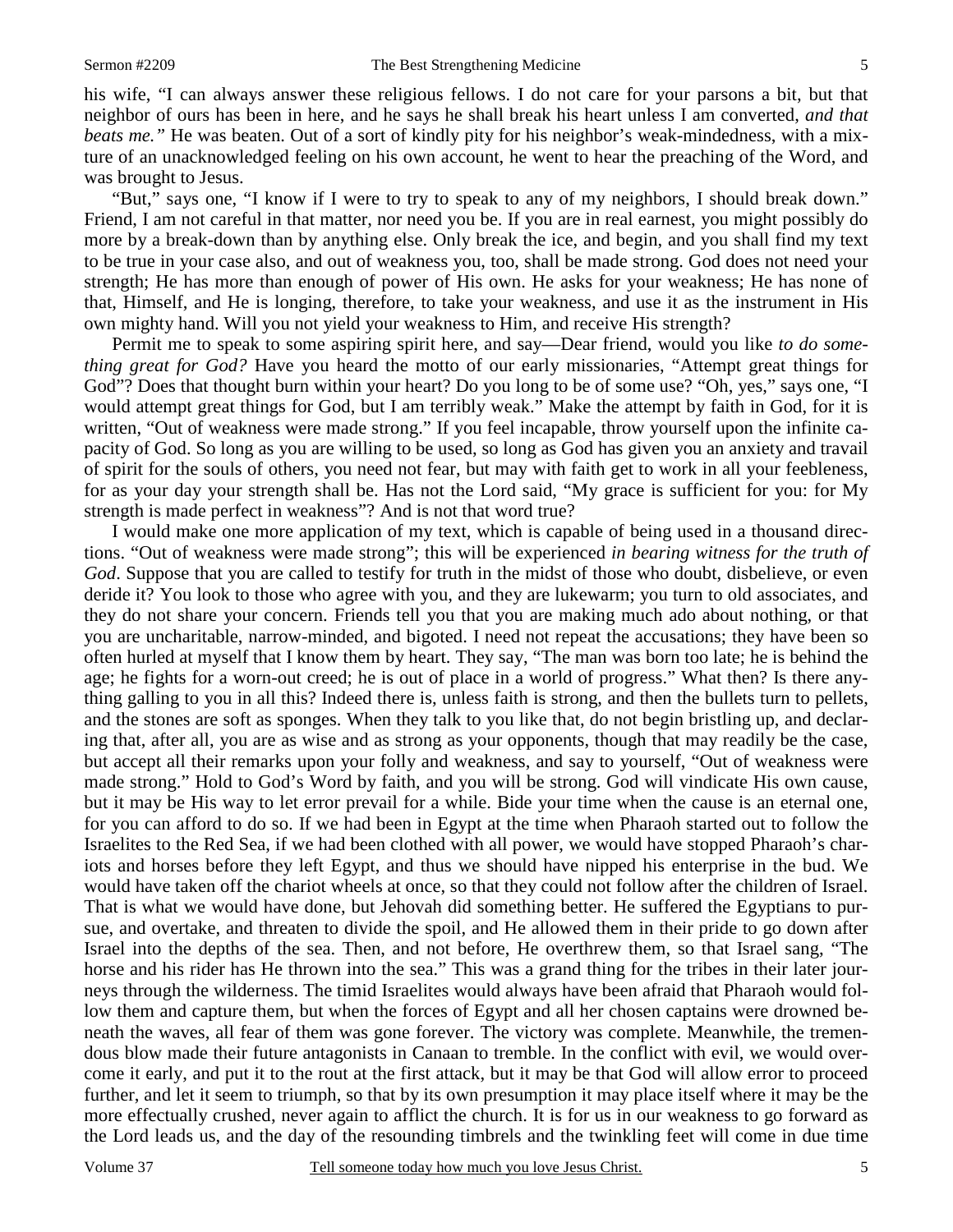and Jehovah will be magnified when even humble maidens "sing unto the Lord, for He has triumphed gloriously." Be steadfast, unmovable. Never mind the craft, policy, and number of the foe! God's time is best. He knows better than we do when to strike for victory. Out of weakness we shall be made strong, if we fully rely upon the faith "once for all delivered to the saints."

 I would entreat you each one to make an application of the text to yourself in every work of faith, and labor of love, in which you may be engaged.

**II.** Now, beloved friends, suffer me a few words upon the other cheering fact, namely, that FAITH MAKES MEN STRONG FOR PATIENT SUFFERING. The patience of hope is a very important part of Christian life, and faith is the essence of it.

 Many are called to suffer much *in daily life*. Ah me! What a world of misery there is in this great city, among even good and gracious people! A man might study London till he turned his brain. The poverty and the suffering of even godly people in London would be a subject too harrowing for those of you who have especially tender hearts. Let us not forget those members of Christ's mystical body that are in the fire, "His feet are like unto fine brass, as if they burned in a furnace." Few, if any, are without sorrow, and many saints have a double portion of grief in their pilgrimage. Sitting here with your brethren in Christ, you look very cheerful, but I may be addressing those whose life is one protracted struggle for existence. Assuredly, you will not hold out without true faith, and much of it. You must endure, "as seeing Him who is invisible." You must joy in God, or you will not joy at all. Earthly comforts are not yours, but if you grasp the spiritual and the eternal you will not repine. If in this life you only had hope, you would be of all men most miserable; but having that hope, you are among men most happy. The solitary place shall be glad for you, and the desert shall rejoice and blossom as the rose. Commend me to firm faith for power to bear the daily cross. He that believes has everlasting life, and the joys which come of it. Trust in your God, in His love to you, in His care of you, and then you shall be as the lilies, which toil not, and spin not, and yet are clothed; or as the ravens which have no store, and yet are fed. Behold, by faith, the heaven prepared for you, and know of a certainty that you will soon be there among the angels, and you will defy cold, and hunger, and nakedness, and shame, and everything else. Your faith out of weakness shall make you strong.

 Certain saintly ones are called to bear *great physical pain,* and I commend to them, from practical experience, the power of faith in God under acute agony. This is the sweetest support in the presence of a threatened operation. How grim those surgeon's lancets seem! Ah me! I knew a patient once—I know her still—who, when the lancets had been used upon her, caused the doctor's case of instruments to be filled up with roses! God alone can help you to fill up with roses that grim memory of danger and suffering. Oh, how sweet to feel that, if God has sent diseases to your house, He has made them a chariot in which benedictions have been brought to you! Go not to wine for comfort in the hour of depression. Above all things, dread the intoxicating cup in all its forms. You need not even appeal to friends for consolation. What do they know about your inward sorrow? There are seas of suffering which the sufferer must navigate alone. No other sail is within sight. Scan the horizon, and nothing is to be seen but wave after wave. Now is the hour for faith in the great Lord, who holds even lonely seas in the hollow of His hand. He knows your poor body, and He permits it to be frail, and permits your heart to be trembling, because He will glorify Himself in His tenderness to your weakness, wherein He will make you strong. JEHOVAH-ROPHI is His name, "The Lord that heals you." Give yourself up to Him, and you shall yet sing of His loving kindness and tender mercies.

 But there are other forms of suffering than these of daily life and of bodily pain. Possibly I speak to some who are suffering the evils of *persecution.* No cruel tyrant can burn believers now, nor even cast them into prison for Christ's sake, but there are ways enough for the seed of the serpent to show its enmity to the seed of the woman. "Trials of cruel mockings" are common yet. There are many ways in which the devil's whip can reach the back of the child of God. Persecution is still abundant, and many a man's foes are of his own household. I will rehearse no stories of Christian women with jeering husbands, or of godly youths who endure scoffing, and far worse, but many a house is still a place of martyrdom. Gracious sufferers, may the Lord keep you from anger and unkindness! By faith alone can you bear persecution, and turn it to account for the good of others. Do not attempt to escape by yielding what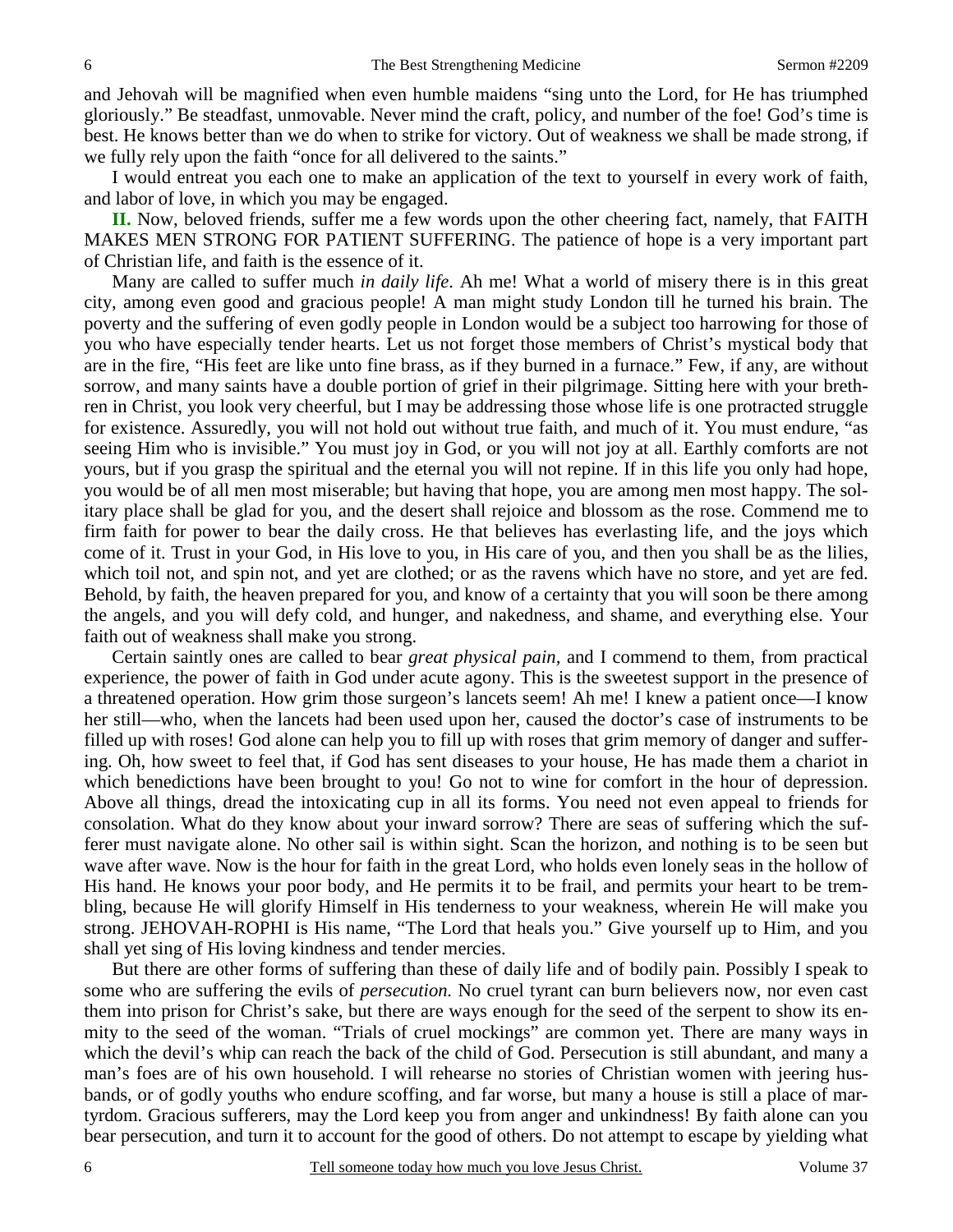is right and true, but ask the Lord to help you to stand fast for Him. If it is true that the Lord has His martyrs still, let it be seen that they are as brave as ever. Not now do they gather in the great amphitheater, where sits the emperor in state, with all the proud citizens of Rome in the nearer gallery, tier on tier, and the multitude up yonder, gazing with their cruel eyes into the vast arena below. Not now do I see them lift up the great iron door, and let loose the monsters that come forth roaring, hungry for their prey. Not now do I see, standing in the middle, a man and his wife and children, all unarmed. Not now do I hear the shouts of the mob, as they exult that Christians are given to the lions. This is all over. Christ, in His suffering members, has conquered Caesar and pagan Rome, for out of weakness believers were made strong. A softer spirit has come over the human mind, but there is as much enmity against God as ever and now it finds a less public arena, and a meaner mode of torture. Today the tried one suffers alone, and misses the encouragement of Christian eyes. At times he has to feel that it were better for him to fight with beasts at Ephesus than to bear the taunts, and threats, and slanders of ungodly kinsfolk. My sister, my brother, have faith in God in your hidden sorrow! Cry to Him in the secret of your soul, and you will bear your load; yes, you will bear it calmly, and you will win those who hate you. Of your secret martyrdom angels will be spectators, and Christ will suffer in you—therefore, fear not. Out of weakness you shall be made strong by faith.

 We have among us those who are not exposed to persecution, but have to stand against *assaults of unbelief*. That which believers in past ages have accepted as truth is not believed in many places nowadays, and so it comes to pass that one brings to us a bit of skeptical science which he has picked up from Huxley or Tyndall. Another comes with a criticism that he has found in some of the modern divines, who are the devil's instruments for spreading infidelity, and a third appears with a vile blasphemy from one of the coarser assailants of religion, and each one demands an immediate answer to his quibble, or his difficulty. Do they really expect that we are to answer, on the spur of the moment, every objection that they are pleased to raise? I confess that I do not believe that one human brain is capable of answering every objection that another human brain could raise against the most obvious truth in the world. Do not try to answer quibblers, but if you do, mind that faith is your weapon. If you take the wooden sword of your own reasoning, you may easily be beaten. Believe for yourself, because God has said it, and speak as the Lord guides you. Fix it in your mind, "This is God's Book. This is His infallible revelation, and I believe it against every argument that can possibly be urged against it. Let God be true, but every man a liar." This will be sure defensive ground, but if you get off that rock, you will soon find yourself sinking or staggering. For an offensive weapon, take "the sword of the Spirit, which is the word of God," and if this does not serve your turn, nothing will. Have a thorough, and entire, and childlike faith in the revelation of the Most High, and you will be made strong in those mental conflicts for which in yourself you are so weak.

 Again, it may be that I am speaking to sad ones who suffer under *mental depression*. Some of us are by constitution inclined to that condition. I have sometimes envied those good people who are never excited with joy, and consequently seldom or never despond. "Along the cool, sequestered vale of life they hold the even tenor of their way." Happy people! At the same time, when I rise, as upon eagle's wings, in joyous rapture, I feel right glad to be capable of the blissful excitement. Yet if you soar to the skies, you are very apt to drop below sea level. He that can fly, can faint. Elijah, after he had slain the prophets of Baal, was found fleeing into the wilderness from the face of Jezebel. If you are so constituted that you rise and fall; if you are a creature that can be excited, and that can be depressed, and, worse still, if you happen to have been born on a foggy day, and to have swallowed so much of that fog that you have found it shading your spirit many a time ever since, then you can only be strong by faith. If you are one of those plants which seldom bloom with bunches of bright flowers, but have your blossoms hidden and concealed, be not disquieted. If you are never mirthful, and seldom able to call yourself joyful—the only cure for depression is faith. Settle this in your heart—"Whether I am up or down, the Lord Jesus Christ is the same. Whether I sing, or whether I sigh, the promise is true, and the Promiser is faithful. Whether I stand on Tabor's summit, or am hidden in the vale of Baca, the covenant stands fast, and everlasting love abides." Be assured, beyond all questioning, that he that believes in the Lord Jesus is not condemned. Believe in Him, though you see no flashes of delight or sparkles of joy. We are safe, because